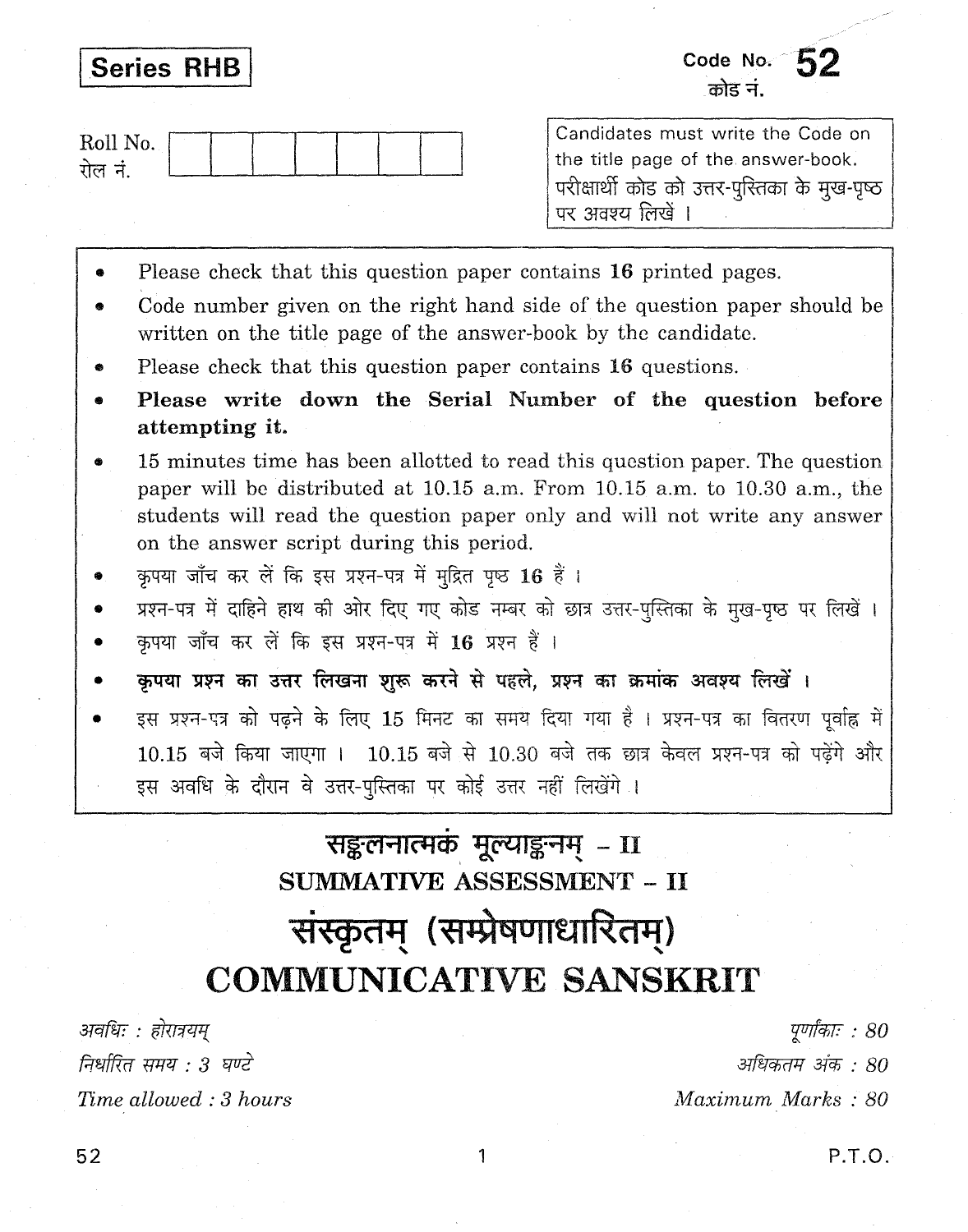|                      | खण्डः कः अपठितांश-अवबोधनम् / अपठित-अवबोधन             | $12$ अंकाः |
|----------------------|-------------------------------------------------------|------------|
|                      | Section A: Unseen Reading Comprehension               |            |
|                      |                                                       |            |
|                      | खण्डः ख: रचनात्मककार्यम् / रचनात्मक-कार्य             | $12$ अंकाः |
|                      | <b>Section B: Writing Skills</b>                      |            |
|                      |                                                       |            |
|                      | खण्डः ग : अनुप्रयुक्तव्याकरणम् / अनुप्रयुक्तं व्याकरण | $28$ अंकाः |
|                      | Section C : Applied Grammar                           |            |
|                      | खण्डः घ: पठित-अवबोधनम् / पठित-अवबोधन                  | $28$ अंकाः |
|                      | Section D: Reading Comprehension                      |            |
| <i>Instructions:</i> |                                                       |            |

निर्देश $\,$  :

| (i)              | अस्मिन् प्रश्नपत्रे चत्वारः खण्डाः सन्ति ।                            |
|------------------|-----------------------------------------------------------------------|
|                  | इस प्रश्न-पत्र में चार खण्ड हैं ।                                     |
|                  | The question paper has four sections.                                 |
| (ii)             | प्रतिखण्डम् उत्तराणि प्रदत्तायाम् उत्तरपुस्तिकायां लेखनीयानि ।        |
|                  | प्रत्येक खण्ड के उत्तर दी गई उत्तर-पुस्तिका में ही लिखने हैं ।        |
|                  | The answers have to be written in the answer-sheet.                   |
| (iii)            | प्रत्येकं खण्डम् अधिकृत्य उत्तराणि एकस्मिन् स्थाने क्रमेण लेखनीयानि । |
|                  | प्रत्येक खण्ड के उत्तर एक ही जगह पर क्रम से लिखने होंगे ।             |
|                  | The answers to each section must be written at one place.             |
| $(\mathrm{i} v)$ | प्रश्नपत्रे उत्तराणि न लेखनीयानि ।                                    |
|                  | प्रश्न-पत्र पर उत्तर न लिखें ।                                        |
|                  | Don't write answers in the question paper.                            |
| (v)              | प्रश्नसंख्या प्रश्नपत्रानुसारम् अवश्यमेव लेखनीया ।                    |
|                  | प्रश्न-पत्र के अनुसार प्रश्न-संख्या अवश्य ही लिखनी होगी ।             |
|                  | Write the question number according to the question paper.            |
| (vi)             | सर्वेषां प्रश्नानाम् उत्तराणि <b>संस्कृतेन</b> लेखनीयानि ।            |
|                  | सभी प्रश्नों के उत्तर <b>संस्कृत</b> में लिखिए ।                      |
|                  | Answer all the questions in <b>Sanskrit</b> .                         |
|                  |                                                                       |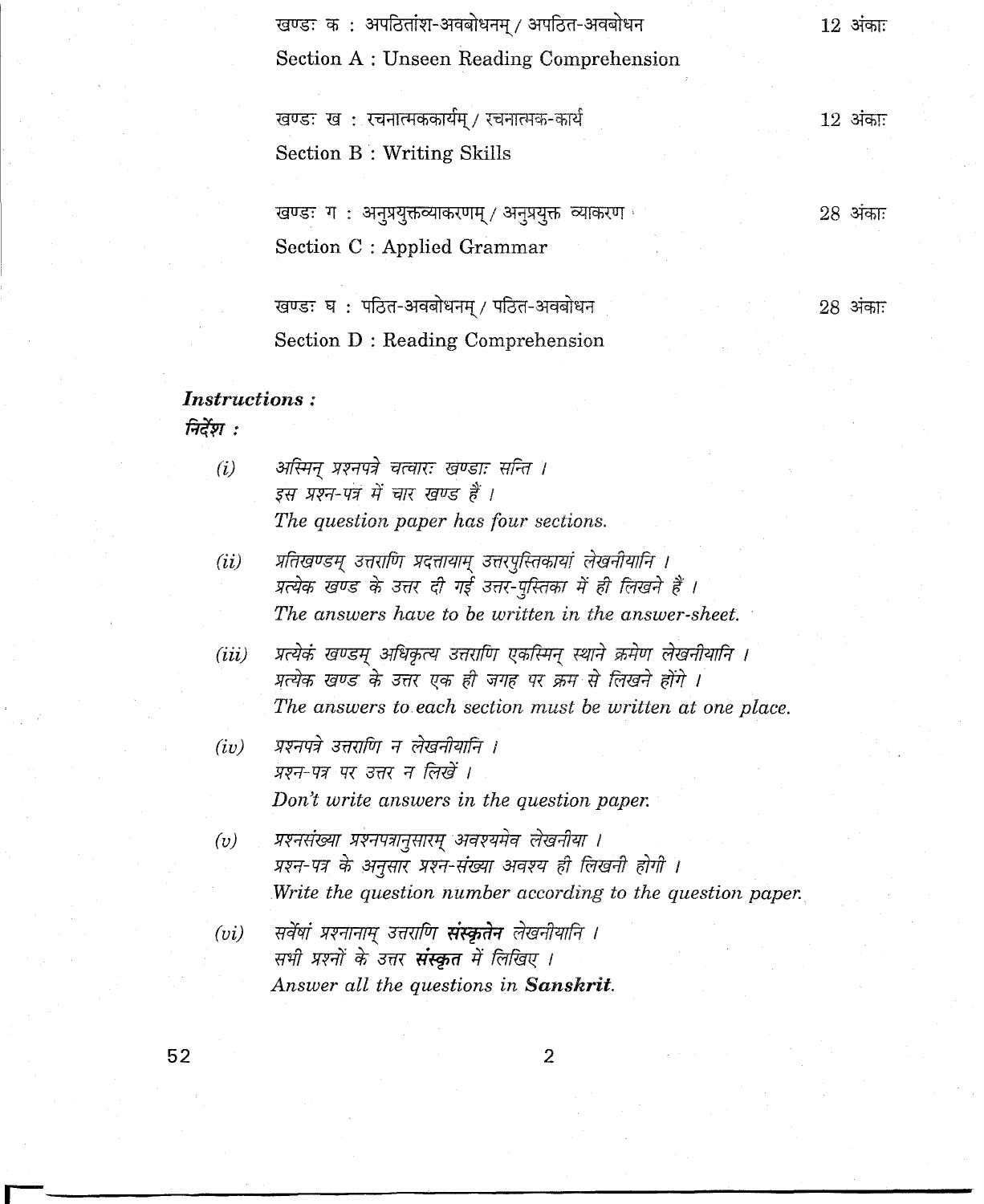#### खण्डः क (Section A) अपठितांश-अवबोधनम् (अपठित-अवबोधन) Unseen Reading Comprehension

 $12$  अंकाः

1. अधोलिखितम् अनुच्छेदं पठित्वा प्रदत्तप्रश्नान् उत्तरत : निम्नलिखित अनुच्छेद को पढ़कर दिए गए प्रश्नों के उत्तर लिखिए:

Read the following passage and answer the given questions :

एकस्मिन् नगरे द्वे मित्रे वसतः स्म । एकस्य नाम सोमेशः आसीत् अन्यस्य नाम धनेशः आसीत् । सोमेशः विद्याम् इच्छति स्म धनेशः च प्रभूतं धनम् । एकदा मित्रद्वयं विदेशम् आगच्छत् । तत्र सोमेशः परिश्रमेण अध्ययनं कृत्वा विद्यां प्राप्तवान् । धनेशः बहु धनसङ्ग्रहणं ~ I ~ ~ qqffUr 04Cil(jlf::! I "ill 3ifi1'"fjllctll"l - '31~ 31fCli "% गच्छावः' । गृहम् प्रति आगमनसमये मार्गे चौराः आगच्छन् । ते धनेशस्य सर्वं धनम् अहरन् । धनेशः दुःखी अभवत् । सः रिक्तहस्तः गृहम् आगच्छत् । परन्तु सोमेशः विद्याधनयुक्तः आसीत् । विद्याधनेन युक्तः सः शीघ्रम् एव अतीव प्रसिद्धः अभवत् । तस्य प्रसिद्धि श्रृत्वा राजा विद्यावन्तं सोमेशम् आहय तस्य सम्मानम् अकरोत् । सः तस्मै मन्त्रिपदमपि अयच्छत् । सत्यम् एव कथ्यते - 'विद्या एव सर्वत्र पूज्यते ।'

#### प्रश्नाः

उचितम् उत्तरं चित्वा लिखत ।  $\mathbf{I}$ . उचित उत्तर चुनकर लिखिए । Choose and write the correct answer.

 $1 \times 2 = 2$ 

- (अ) ह्रे मित्रे कुत्र वसतः स्म ?<br>(i) विदेशे
	- $(i)$
	- $(ii)$   $\overline{1}$   $\overline{3}$   $\overline{4}$
	- (iii) नगरे<br>(iv) ग्रामे
	- $(iv)$
- (ब) मार्गे के आगच्छन् ?
	- $(i)$  सैनिकाः
	- $(iii)$  चौराः
	- $(iii)$  जनाः
	- $(iv)$  अारक्षकाः
- II. पर्णवाक्येन उत्तरत ।

पूर्ण वाक्य में उत्तर दीज़िए ।

Answer in a complete sentence.  $(i)$  कः विद्याधनं प्राप्तवान् ?

(ii) राजा सोमेशाय किम् अयच्छत् ?

3

 $2 \times 2 = 4$ 

52

P.T.D.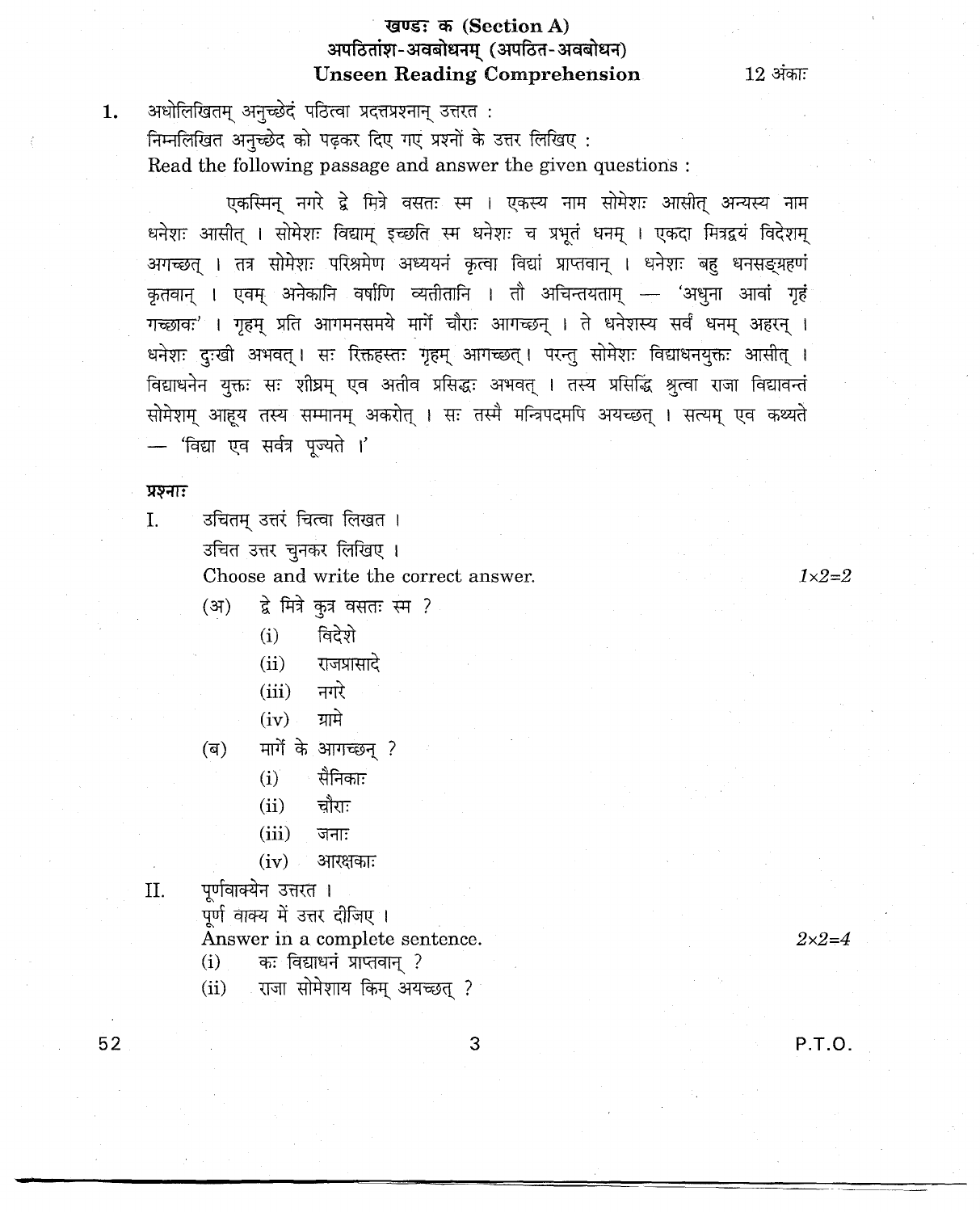III. प्रदत्तविकल्पेभ्यः उचितम् उत्तरं चित्वा लिखत ।

दिए गए विकल्पों में से उचित उत्तर चुनकर लिखिए।

Choose and write the appropriate answer from the given options.  $1 \times 4=4$ 

- (क) 'अचिन्तयताम्' इति क्रियापदस्य कर्तृपदं किम् ?
	- $(i)$   $\overline{ij}$
	- $(ii)$  सोमेशः
	- $(iii)$  तौ
	- $(iv)$  धनेशः
- (ख) 'सः तस्मै मन्त्रिपदमपि अयच्छत्' इति वाक्ये 'सः' सर्वनामपदं कस्मै प्रयुक्तम् ?
	- (i) सोमेशाय
	- $(ii)$  धनेशाय
	- $(iii)$  राज्ञे
	- $(iv)$  चौराय
- (ग) 'प्रभूतं' इति पदं कस्य विशेषणपदम् अस्ति ?
	- $(i)$  विदेशस्य
	- $(ii)$  विद्यायाः
	- (iii) परिश्रमस्य
	- $(iv)$  धनस्य
- (घ) 'शनैः' इति पदस्य किं विपरीतपदम् अत्र प्रयुक्तम् ?
	- $(i)$  शीघ्रं
	- $(ii)$  वर्षाणि
	- (iii) व्यतीतानि
	- $(iv)$  एकदा
- IV. अस्य अनुच्छेदस्य कृते उपयुक्तं शीर्षकं चित्वा लिखत ।
	- इस अनुच्छेद के लिए एक उपयुक्त शीर्षक चुनकर लिखिए । Choose and write the appropriate title for this passage.  $1 \times 2 = 2$
	- $(i)$  विदेशभ्रमणम्
	- (ii) बुद्धिः एव उत्तमा
	- $(iii)$  विद्याधनं श्रेष्ठधनम्
	- $(iv)$  परिश्रमस्य महत्त्वम्

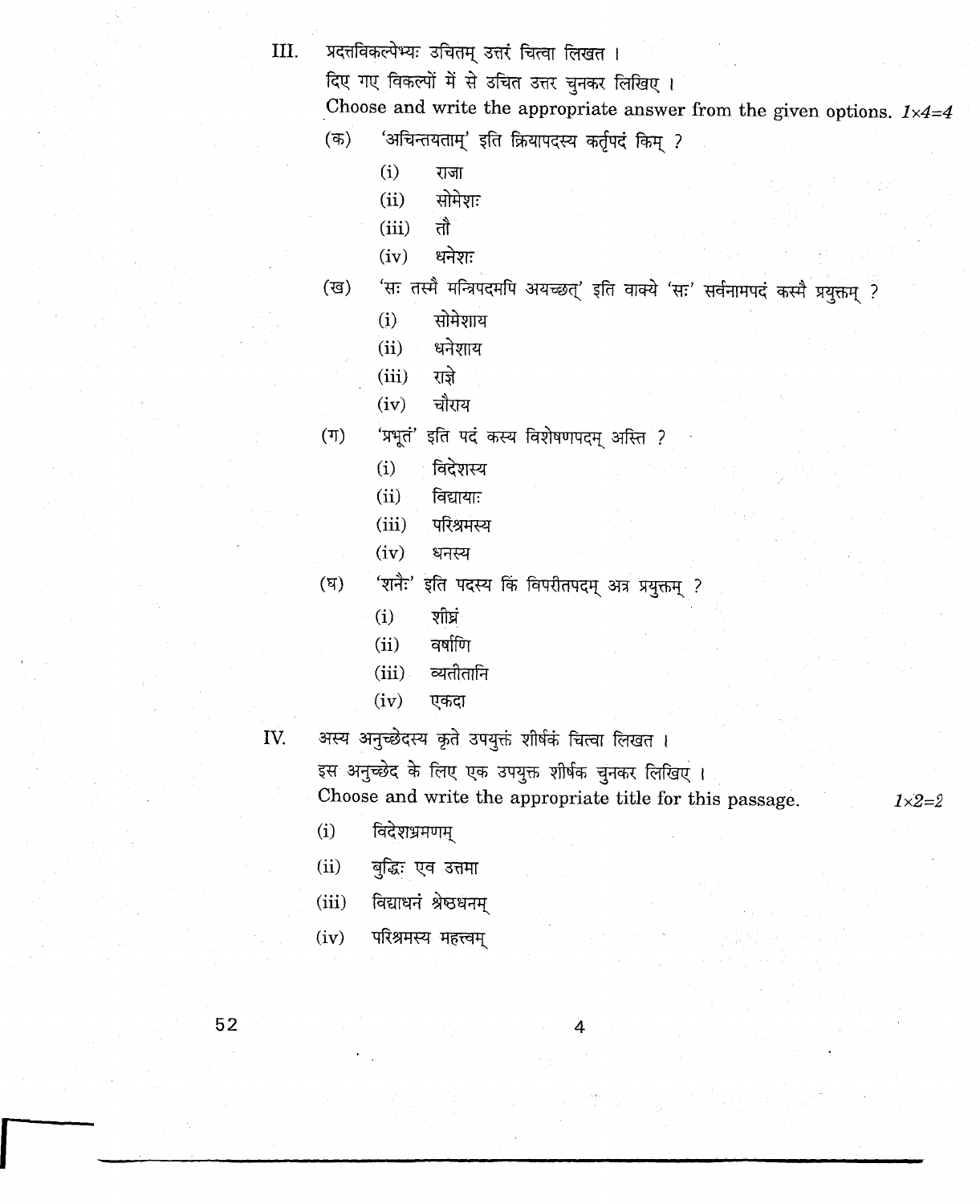# खण्डः ख (Section B) रचनात्मककार्यम् (रचनात्मक-कार्य) **Writing Skills**

 $12$  अंकाः

अनुजं प्रति लिखितम् अधःपत्रं मञ्जूषायां प्रदत्तपदैः पूरयत:  $2.$ छोटे भाई को लिखे गए निम्नलिखित पत्र को मंजूषा में दिए गए शब्दों से पूर्ण कीजिए : Complete the following letter, written to your younger brother, with  $\frac{1}{2} \times 8 = 4$ the help of the words given in the box :

 $(i)$   $\qquad \qquad$  |

 $(ii)$   $[3]$  | शुभाशिषः |

मन्ये यत् भवान् तत्र (iii) \_ \_ \_ \_ \_ । वयम् अपि अत्र सर्वे (iv) \_ \_ \_ \_ \_ स्मः । मातापितरौ सर्वदा त्वां स्मरतः । तव अग्रजा अग्रिमसप्ताहे गृहम् (v) \_\_\_\_\_\_\_\_\_\_ । त्वम् अपि यदि (vi) \_\_\_\_\_\_\_\_\_\_\_\_ इच्छसि आगच्छ । अस्मिन् विषये अग्रजा अपि त्वां पत्रं (vii) \_\_\_\_\_\_\_\_\_\_\_\_\_\_\_\_ । तव अध्ययनं सम्यक् चलति इति वयं चिन्तयामः । अन्यत् सर्वं (viii) | | सर्वेभ्यः मित्रेभ्यः मम शुभकामनां कथयत् । भवान् पत्रद्वारा स्वकार्यक्रमं

सूचयत् ।

भवतः अग्रजः.

विश्वासः ।

मञ्जूषा

भवनेश्वरतः, लेखिष्यति, आगमिष्यति, कुशली, कुशलिनः, आगन्तुम्, कुशलम्, प्रिय अनुज !

P.T.O.

5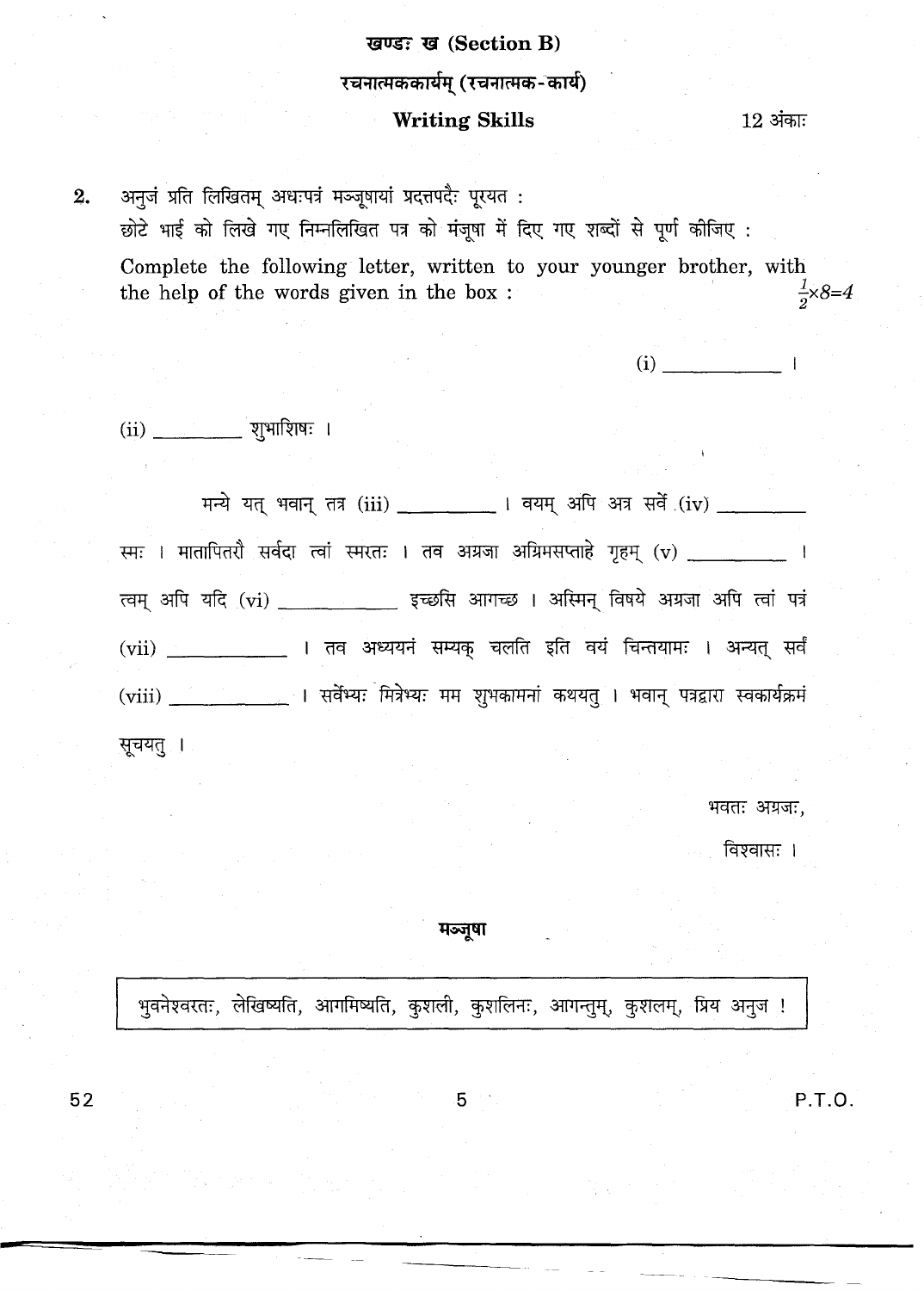3. अधोदत्त-चित्रस्य वर्णनं मञ्जूषायां प्रदत्तपदानां सहायतया चतुर्षु संस्कृतवाक्येषु कुरुत**ः** नीचे दिए गए चित्र का वर्णन मञ्जूषा में दिए गए शब्दों की सहायता से चार संस्कृत वाक्यों में कोजिए $\,$  :

Describe the following picture in four Sanskrit sentences with the help of the words given in the box below :  $2 \times 4 = 8$ 



मञ्जूषा

उपवनम्, बालिका, मयूरः, शशकः, वानरः, पक्षिणः, पुस्तकं, वृक्षाः, पादपाः, पुष्पाणि, सुन्दरं, इदम्, वृक्षस्य, अधः, पठति, पश्यति, अस्ति, सन्ति, आकाशे, कूजन्ति, खादति, कूर्दति, चलति, यत्र-तत्र, उपरि, प्रसन्नाः ।

#### अथवा $(OR)$

केवलं प्रज्ञाचक्षुर्थ्यः (केवल नेत्रहीनों के लिए) **For Blind Candidates only** 

मञ्जूषायां प्रदत्तपदानां साहाय्येन निम्नलिखितविषयम् अधिकृत्य **चतुर्षु** संस्कृतवाक्येषु एकम् अनुच्छेदं लिखत):

मंजूषा में दिए गए शब्दों की सहायता से निम्नलिखित विषय पर चार संस्कृत वाक्यों में एक अनुच्छेद लिखिए :

Write a paragraph in four Sanskrit sentences on the following topic with the help of the words given in the box:  $2 \times 4 = 8$ 

''प्रातःकालः''

मञ्जूषा

|  |  |  |                                                                       |  | सूर्यः, जनाः, वृक्षाः, पुष्पाणि, पक्षिणः, बालकाः, वायुः, दूरे, पशवः, व्यायामं, भ्रमन्ति, क्रीडन्ति, |  |
|--|--|--|-----------------------------------------------------------------------|--|-----------------------------------------------------------------------------------------------------|--|
|  |  |  | कूजन्ति, वहति, गच्छति, प्रकाशः, अन्धकारः, विकसन्ति, वृक्षेषु, शीतलः । |  |                                                                                                     |  |

 $52$  6.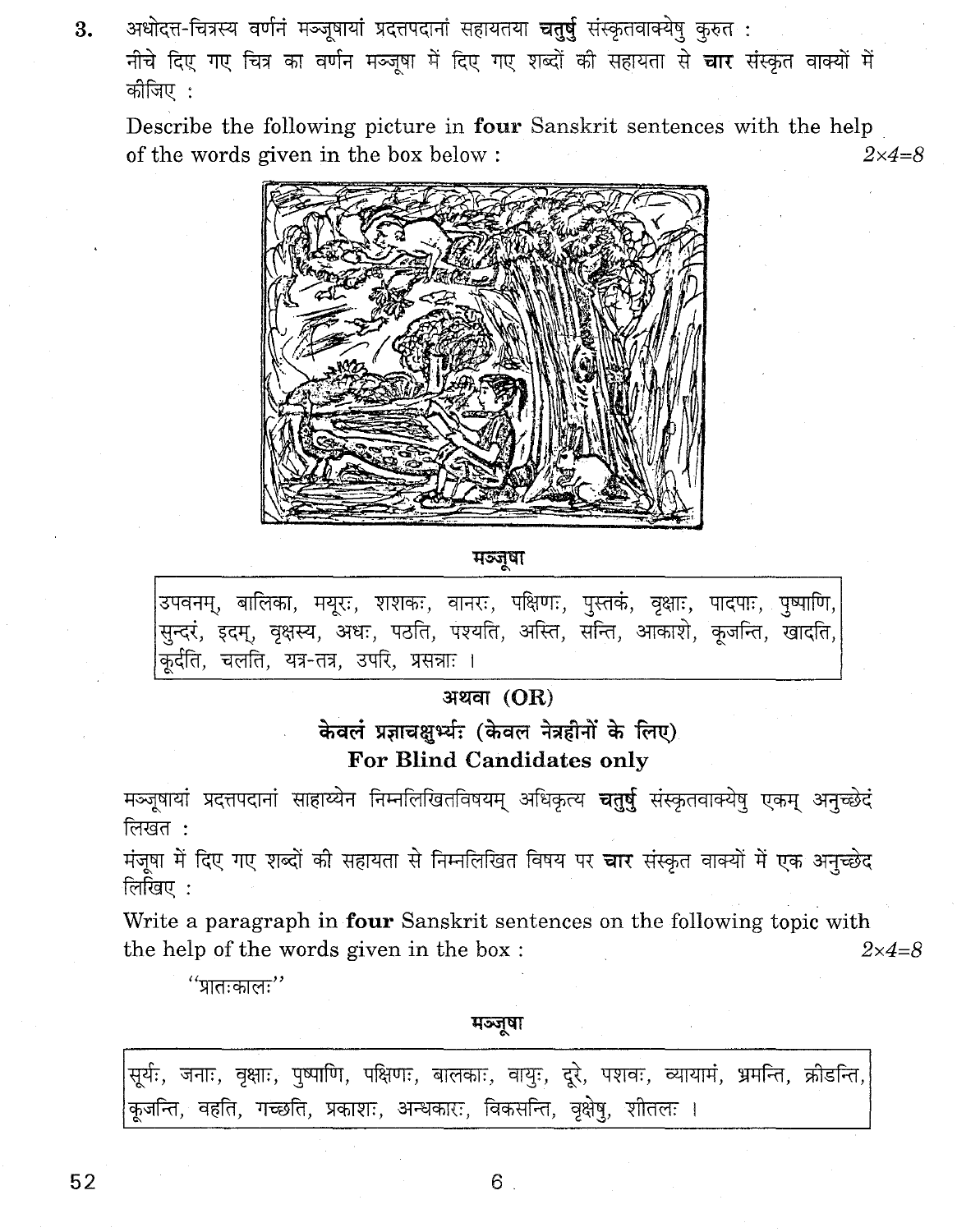### खण्डः ग (Section C) अनुप्रयुक्तव्याकरणम् (अनुप्रयुक्तं व्याकरण) **Applied Grammar**

28 अंकाः

अधोलिखितवाक्येषु रेखाङ्कितपदेषु सन्धिं सन्धिच्छेदं वा कृत्वा लिखत : निम्नलिखित वाक्यों में रेखांकित पदों में सन्धि अथवा सन्धिच्छेद करके लिखिए : .

Write the underlined words of the following sentences after joining or disjoining Sandhis:  $1 \times 4 = 4$ 

- यदि + अपि सा बालिका तथापि तस्याः उत्साहः अतुल्यः ।  $(i)$
- सर्वे जगत् + नाथं प्रणमन्ति ।  $(ii)$
- तत्र एकः बालः + चलति ।  $(iii)$
- सैनिकः राष्ट्रस्य नयनम् मन्यते ।  $(iv)$
- अधोलिखितवाक्येषु रेखाङ्कितपदानां समासं विग्रहं वा प्रदत्तविकल्पेभ्यः चित्वा लिखत : 5. निम्नलिखित वाक्यों में रेखाङ्कित पदों का समास अथवा विग्रह दिए गए विकल्पों में से चुनकर लिखिए:

Choose and write the correct compound or expound form of the underlined words of the following sentences :  $1 \times 6 = 6$ 

- पिककाकौ कूजतः ।  $($ क)
	- $(i)$ पिकः च काकः च तयोः समाहारः
	- $(ii)$ पिकाः च काकाः च
	- $(iii)$ पिकः च काकः च
- मातापितरौ श्वः गमिष्यतः ।  $(\overline{g})$ 
	- मातरः च पितरः च  $(i)$
	- माता च पिता च  $(ii)$
	- माता च पिता च एतयोः समाहारः  $(iii)$
- अधीतं व्याकरणं येन सः (नरः) आगच्छति ।  $(\Pi)$ 
	- $(i)$ अधीतव्याकरणः
	- $(ii)$ अधीतव्याकरणम्
	- अधीतव्याकरणा  $(iii)$

52

 $4.$ 

P.T.O.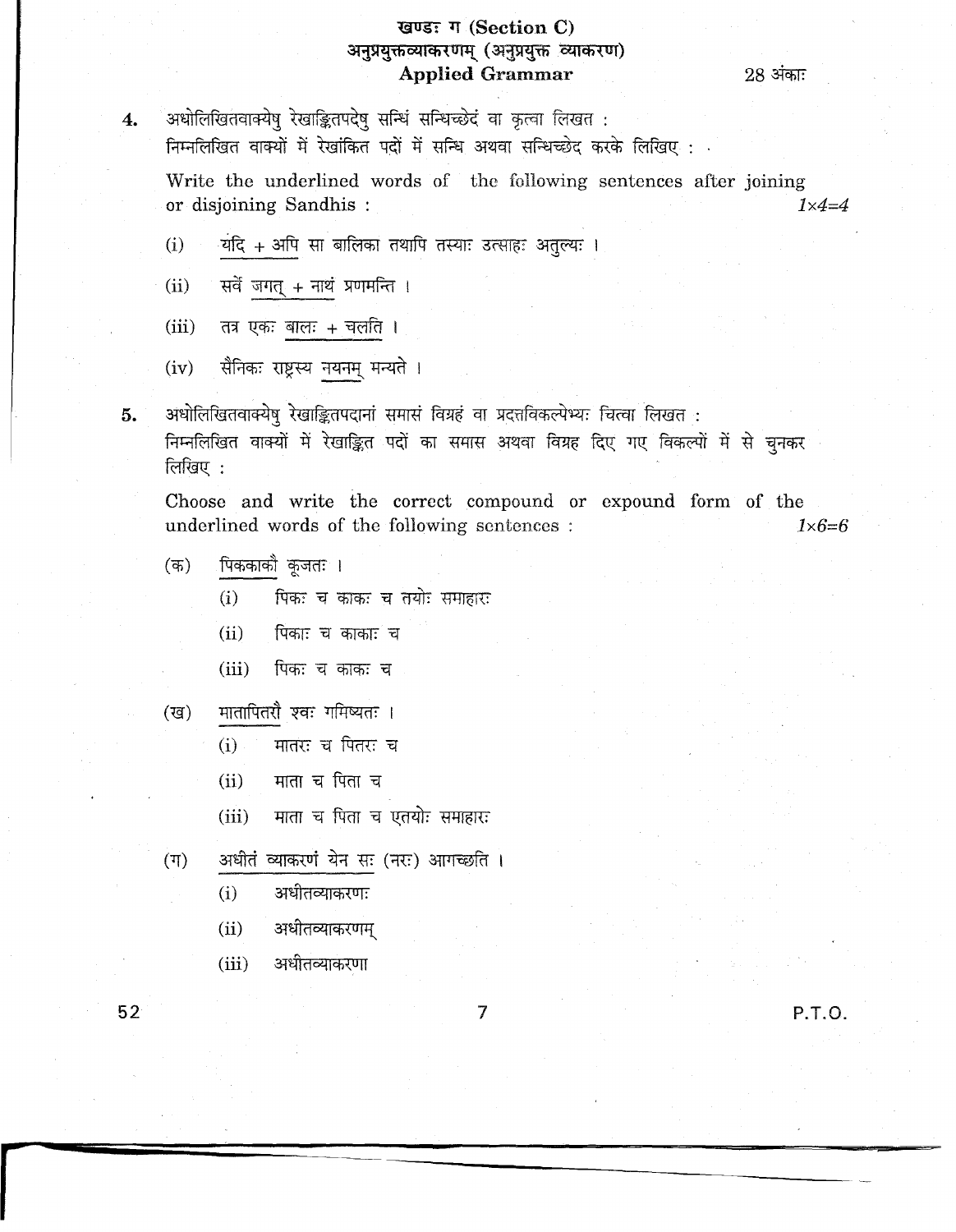- (घ) एवेताम्बरा अत्र विराजते ।
	- (i) एवेतम् अम्बरं यस्याः सा
	- (ii) एवेतम् अम्बरं यस्य सः

(iii) एवेतम् अम्बरम्

- (ङ) परपीडनं साध्जनस्य रूपस्य योग्यं कार्यं न अस्ति ।
	- $(i)$  अनुरूपः
	- (ii) अनुरूपस्य
	- $(iii)$  अनुरूपम्
- (च) सचित्रं पुस्तकम् आनय ।
	- $(i)$  वित्रस्य भावम्
	- $(ii)$  चित्रेण सहितम्
	- $(iii)$  चित्रम् अनतिक्रम्य
- 6. अधोलिखितवाक्येषु रेखाङ्कितपदानां प्रकृति-प्रत्ययौ संयोज्य विभज्य वा समुचितम् उत्तरं विकल्पेभ्यः चित्वा लिखत $~:$

निम्नलिखित वाक्यों में रेखांकित पदों के प्रकृति-प्रत्ययों को जोड़कर या पृथक करके उचित उत्तर विकल्पों में से चुनकर लिखिए:

Write the underlined words of the following sentences after joining or disjoining suffixes to the roots or words. Choose the correct answer from the given options :  $\frac{1}{2} \times 4 = 2$ from the given options :

- $(\pi)$  गम् + शतृ बालकः कुत्रापि न पश्यति ।
	- (i) गच्छन्ती
	- . (ii) गच्छन्तम्
	- (iii) गच्छन्
	- $(iv)$  गमन्
- (ख) क्रूरता सदैव निन्दनीया एव ।
	- $(i)$   $\overline{z}$   $\overline{z}$   $+$   $\overline{z}$   $\overline{z}$
	- $(ii)$  क्रूर + त्व
	- $(iii)$  क्रूरः + तल् + आ
	- $(iv)$  क्रूर् + तल्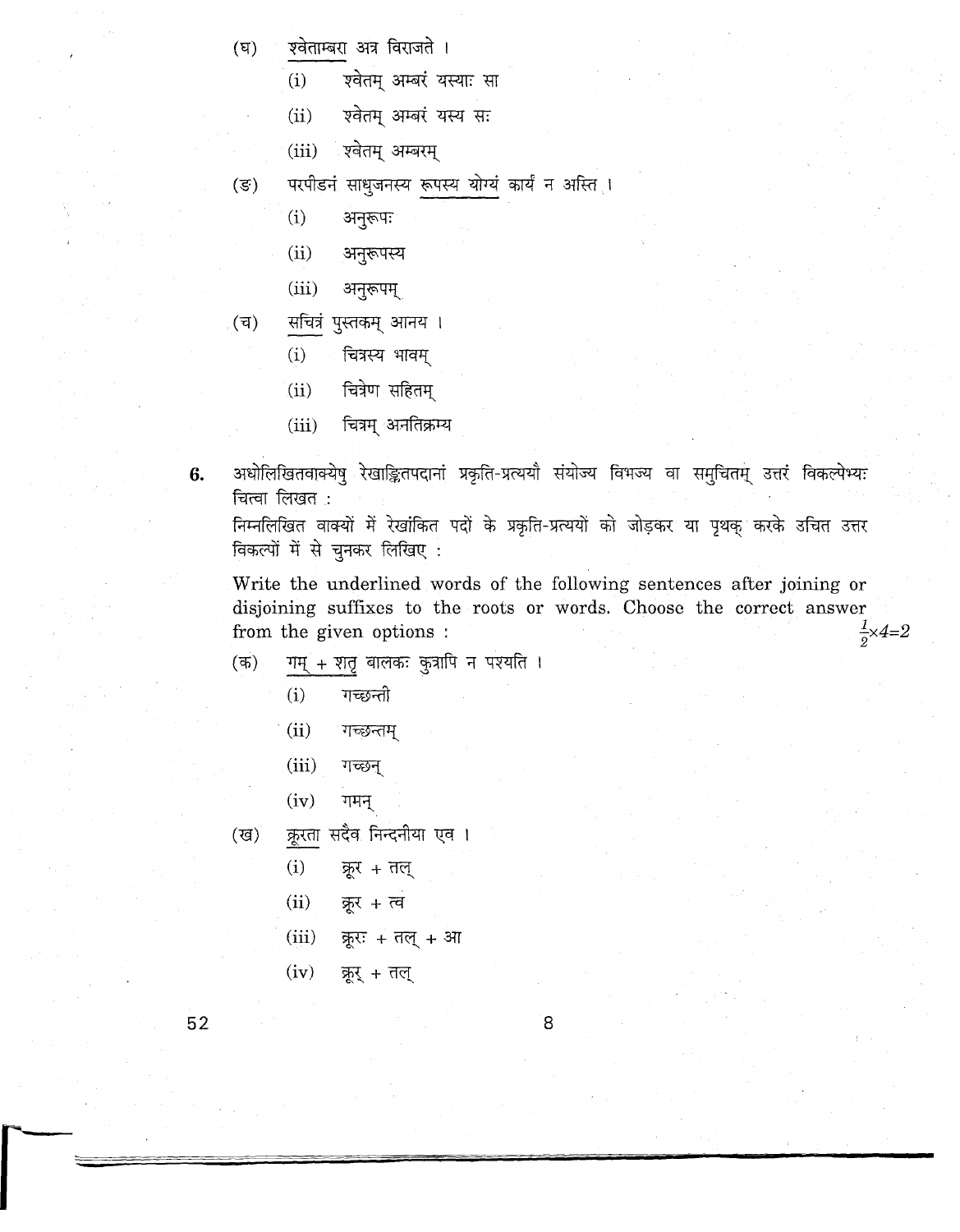गायिका मधुरं गीतं गायति ।  $(T)$ 

 $(i)$  गै + इका

- $(ii)$  गायक् + टाप्
- $(iii)$  गायिक + आ
- $(iv)$  गे + इका
- (घ) सेव् + शानच् जनाः स्वकर्त्तव्यं निर्वहन्ति ।
	- $(i)$  सेवमानः
	- $(ii)$  सेवमानाः
	- $(iii)$  सेवमानानाम्
	- $(iv)$  सेवमानैः

7. अधोलिखितवाक्ययोः कोष्ठकान्तर्गतयोः पदयोः प्रकृति-प्रत्ययौ संयोज्य लिखत:

निम्नलिखित वाक्यों में कोष्ठक के अन्तर्गत दिए गए पदों के प्रकृति-प्रत्ययों को जोड़कर लिखिए : Write the words of the following sentences after joining suffixes to the roots or words given in the brackets :  $1 \times 2=2$ 

- (i) बालानां \_\_\_\_\_\_\_\_\_ (चपल + त्व) कः न जानाति ?
- $(iii)$ \_\_\_\_\_\_\_\_\_\_\_\_\_\_(पठ् + शतृ) बालकः शनैः शनैः वदति ।
- 8. अधोलिखितवाक्येष् रिक्तस्थानानि मञ्जूषायां प्रदत्तपदसहायतया उचितैः अव्ययपदैः पूरयित्वा लिखत : निम्नलिखित वाक्यों में रिक्तस्थानों की पूर्ति मंजूषा में दिए गए उचित अव्ययों के द्वारा कीजिए : Fill in the blanks in the following sentences with appropriate indeclinable words given in the box :  $1 \times 6=6$ 
	- (i) ~ 31~ 3lIJI'60m ?

(ii) <sup>~</sup> ~'"1: m 1" JlmiSljd: <sup>I</sup>

- यत्र कर्त्तव्यनिष्ठा भवति \_\_\_\_\_\_\_\_\_\_\_\_\_\_\_\_\_\_\_\_\_\_\_\_\_\_\_\_\_\_\_\_\_ सिद्धिः अपि निवसति । (iii)
- (iv) '3lQ1=l <sup>~</sup> CflPf ~'"1: ChRiSljlfB I' \_\_\_\_ ~ "B: ~ अवदत् ।

**52** 9 **P.T.D.**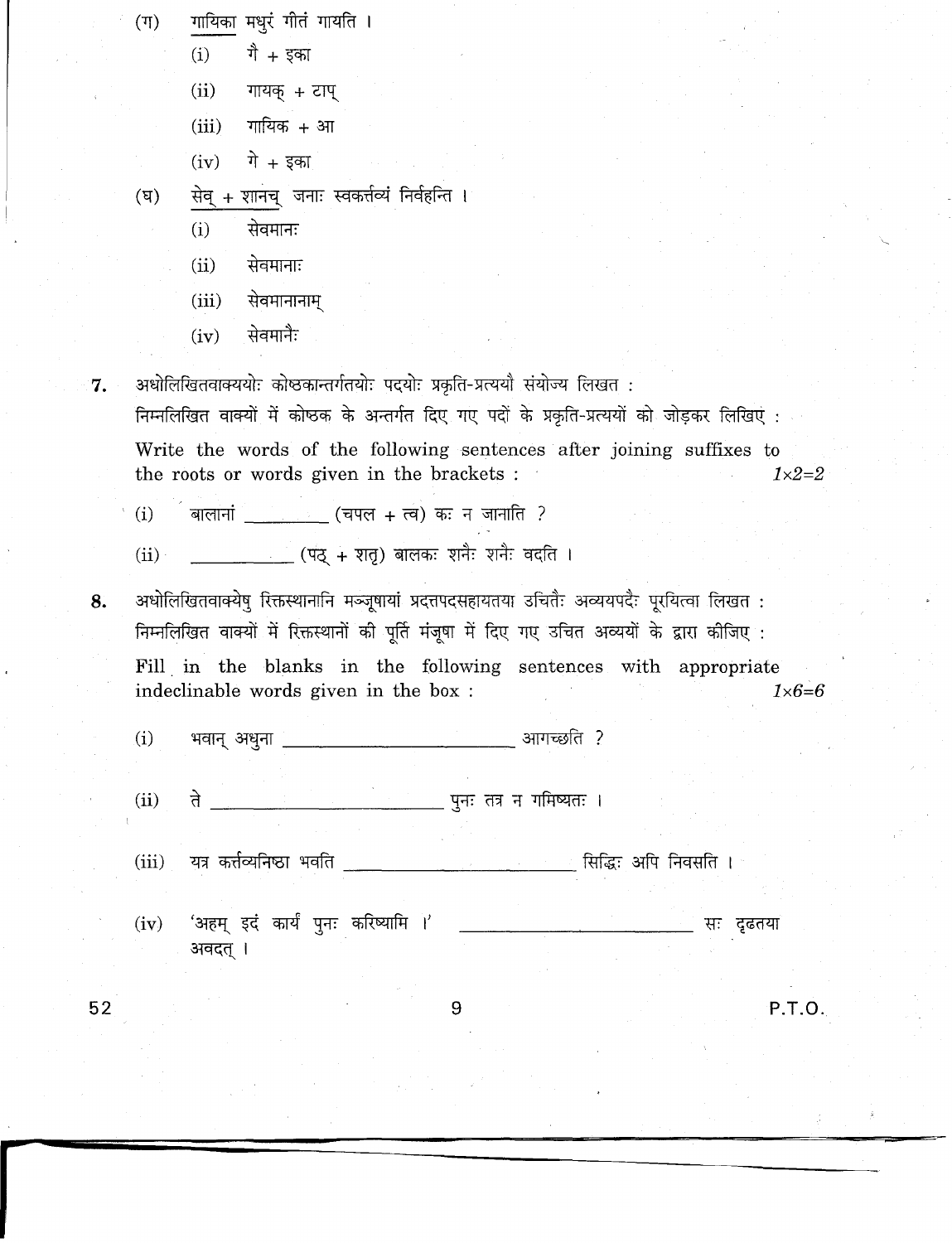|    | (v)              |        | सः तावत् न गमिष्यति                                                                            |                                |                                         |  | त्वं न आगच्छसि । |  |                  |
|----|------------------|--------|------------------------------------------------------------------------------------------------|--------------------------------|-----------------------------------------|--|------------------|--|------------------|
|    | (vi)             |        |                                                                                                |                                | ते अपि तत्र गच्छन्ति ।                  |  |                  |  |                  |
|    |                  |        |                                                                                                |                                | मञ्जूषा                                 |  |                  |  |                  |
|    |                  |        |                                                                                                |                                | यदा-कदा, तत्र, कुतः, यावत्, इति, श्वः । |  |                  |  |                  |
| 9. |                  |        | प्रदत्तविकल्पेभ्यः उचितसङ्ख्यापदं चित्वा वाक्यानि पूरयत ।                                      |                                |                                         |  |                  |  |                  |
|    |                  |        | दिए गए विकल्पों में से उचित संख्या पद चुनकर वाक्य पूर्ण कीजिए ।                                |                                |                                         |  |                  |  |                  |
|    |                  |        | Choose the correct numerical words from the options given below and<br>complete the sentences. |                                |                                         |  |                  |  | $1 \times 4 = 4$ |
|    | (क)              |        | अस्माकं विद्यालये                                                                              |                                | (4) विशालवृक्षाः सन्ति ।                |  |                  |  |                  |
|    |                  | (i)    | चत्वारि                                                                                        |                                |                                         |  |                  |  |                  |
|    |                  | (ii)   | चतस्रः                                                                                         |                                |                                         |  |                  |  |                  |
|    |                  | (iii)  | चतुर्णाम्                                                                                      |                                |                                         |  |                  |  |                  |
|    |                  | (iv)   | चत्वारः                                                                                        |                                |                                         |  |                  |  |                  |
|    | $(\overline{u})$ | (2)    |                                                                                                | बालिकयोः भ्रातरः कुत्र सन्ति ? |                                         |  |                  |  |                  |
|    |                  | (i)    | द्वौ                                                                                           |                                |                                         |  |                  |  |                  |
|    |                  | (ii)   | हे                                                                                             |                                |                                         |  |                  |  |                  |
|    |                  | (iii)  | द्वयोः                                                                                         |                                |                                         |  |                  |  |                  |
|    |                  | (iv)   | द्वाभ्याम्                                                                                     |                                |                                         |  |                  |  |                  |
|    | $(\mathbb{F})$   | उपवने  | (1)                                                                                            |                                | वृक्षस्य शाखायाम् कोकिला कूजति ।        |  |                  |  |                  |
|    |                  | (i)    | एकः                                                                                            |                                |                                         |  |                  |  |                  |
|    |                  | (ii)   | एकम्                                                                                           |                                |                                         |  |                  |  |                  |
|    |                  | (iii)  | एकस्मिन्                                                                                       |                                |                                         |  |                  |  |                  |
|    |                  | (iv)   | एकस्य                                                                                          |                                |                                         |  |                  |  |                  |
|    | $(\overline{B})$ | सरोवरे | (3) कमलानि शोभन्ते ।                                                                           |                                |                                         |  |                  |  |                  |
|    |                  | (i)    | त्रीणि                                                                                         |                                |                                         |  |                  |  |                  |
|    |                  | (ii)   | तिस्रः                                                                                         |                                |                                         |  |                  |  |                  |
|    |                  | (iii)  | त्रिभिः                                                                                        |                                |                                         |  |                  |  |                  |
|    |                  | (iv)   | त्रयः                                                                                          |                                |                                         |  |                  |  |                  |
| らっ |                  |        |                                                                                                |                                |                                         |  |                  |  |                  |

10

 $\sigma_{\rm{max}}$ 

 $52$ 

 $\frac{1}{2}$ 

 $\frac{1}{2}$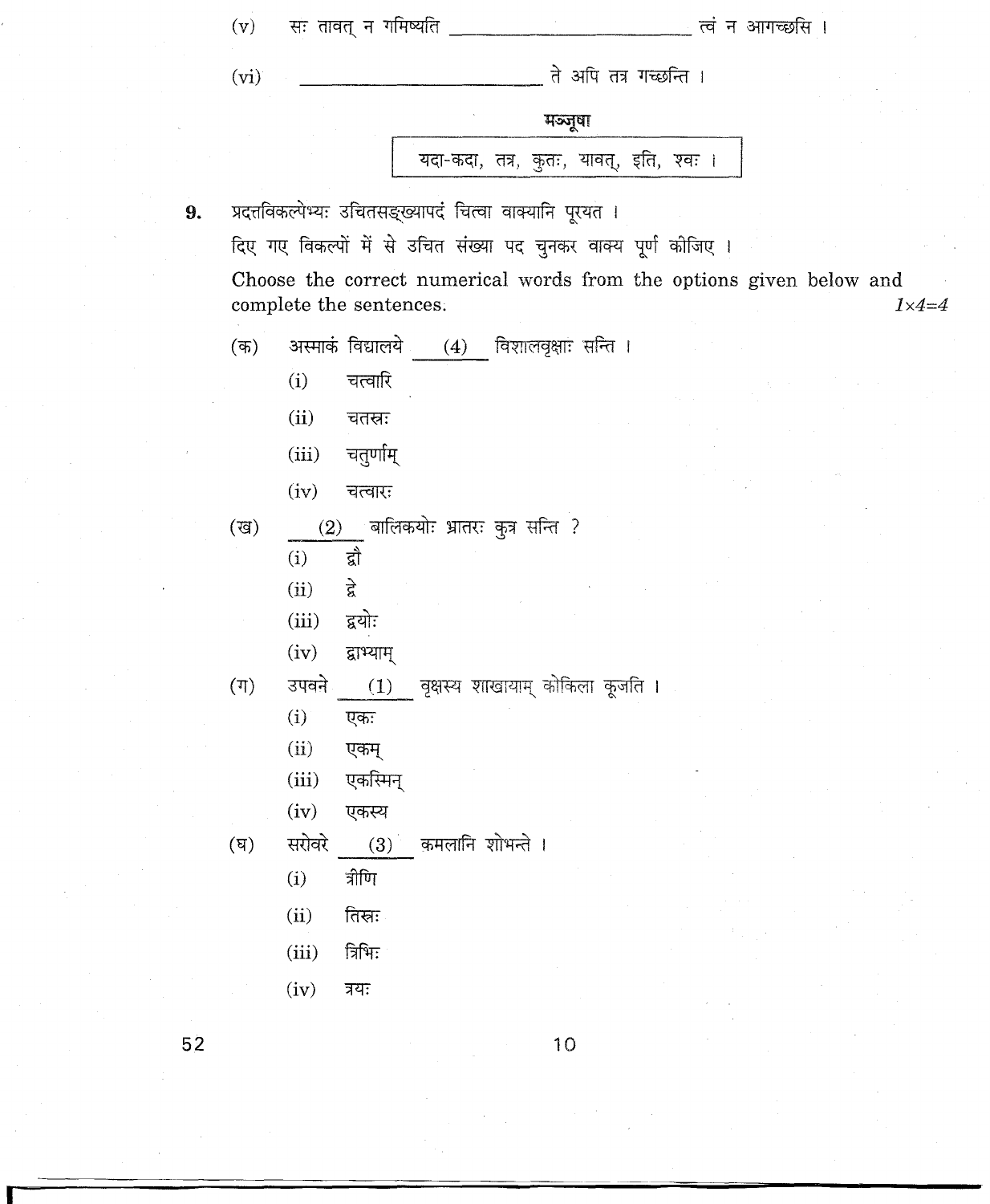10. अधोलिखितवाक्येषु रेखाङ्कितपदम् अशुद्धम् अस्ति । उचितम् उत्तरं प्रदत्तविकल्पेभ्यः चित्वा अशुद्धपदं संशोध्य लिखत:

नीचे दिए गए वाक्यों में रेखांकित पद अशुद्ध हैं । दिए गए विकल्पों में से उचित उत्तर चुनकर अशुद्ध पद को संशोधित कर लिखिए:

Choose the correct answer from the given options and correct the underlined incorrect words in the following sentences :  $1 \times 4 = 4$ underlined incorrect words in the following sentences :

- $($ क) ताः पाठं पठसि ।
	- $(i)$  पठतः
	- $(ii)$   $\sqrt{45}$ नि
	- $(iii)$  पठथः
	- $(iv)$  पठथ
- आवाम् ह्यः एव मणिपुरतः आगमिष्यावः ।  $(\overline{g})$ 
	- (i) आगच्छाव
	- $(ii)$ आगच्छावः
	- $(iii)$ आगच्छत्
	- आगच्छेत  $(iv)$
- सः बालिका धावति ।  $(T)$ 
	- $(\rm i)$  ক
	- बाला<br>बालिके  $(ii)$
	- $(iii)$ बालकः
	- बालकौ  $(iv)$

यूयं कुत्र उपविशसि ?  $(\overline{v})$ 

- - $(i)$ उपविशथ
	- उपविशथः
	-
	-

उपविशामः

- 
- 
- 
- उपविशन्ति
- 
- 
- 
- 
- 
- $(ii)$
- $(iii)$

 $(iv)$ 

- 52 **11 P.T.D.**
-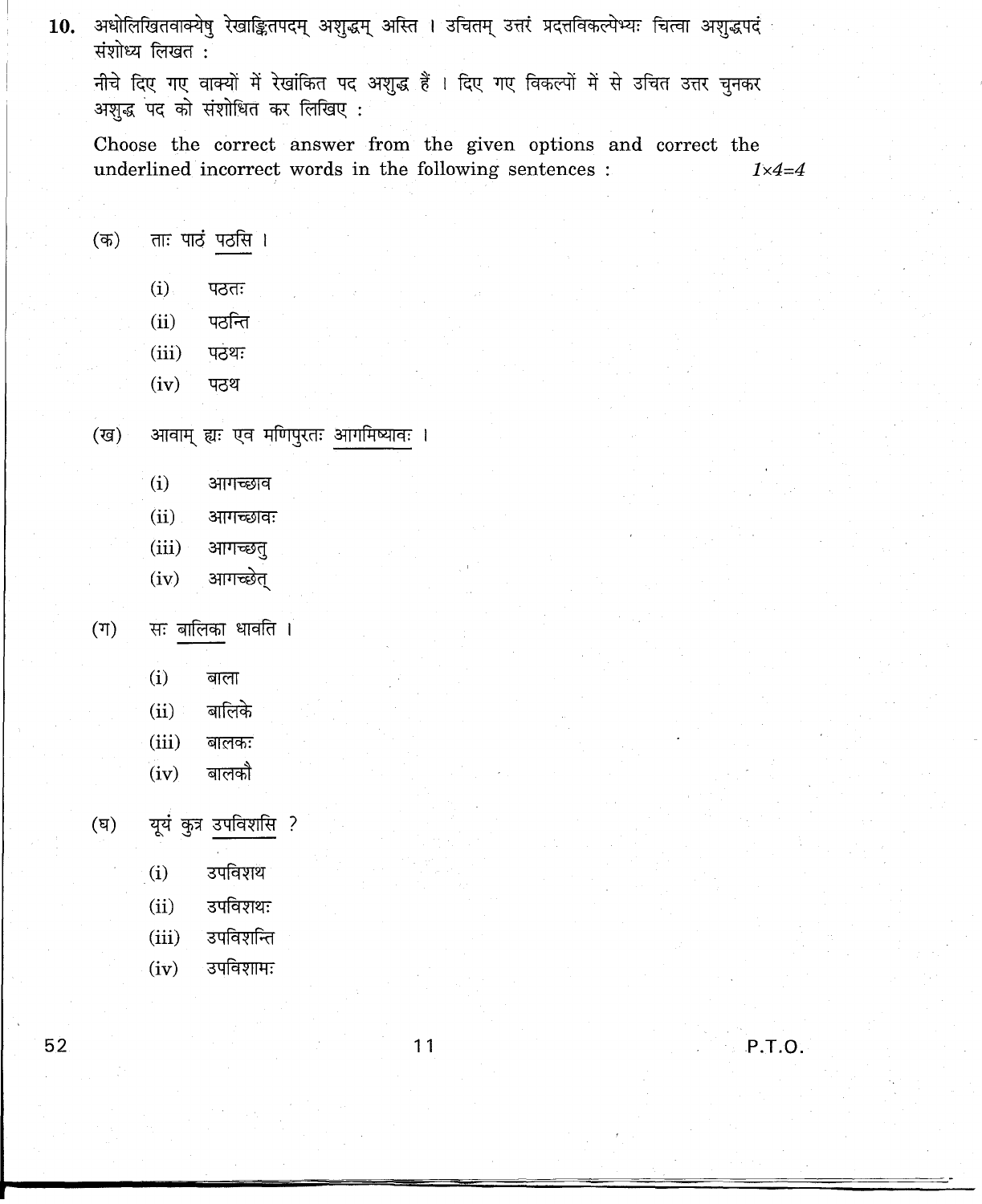#### <sup>~</sup> **'C:f (Section D)** पठित-अवबोधनम् (पठित-अवबोधन) **Reading Comprehension** 28 अंकाः

 $\frac{1}{2} \times 2 = 1$ 

11. अधोलिखितं गद्यांशं, पद्यांशं, नाट्यांशं च पठित्वा प्रदत्तप्रश्नानामुत्तराणि लिखत**:** निम्नलिखित गद्यांश, पद्यांश और नाट्यांश को पढ़कर दिए गए प्रश्नों के उत्तर लिखिए :

Read the following prose, poetry and drama passages and answer the given questions :

(अ) गद्यांशः

गृहे तस्य भार्या सपदि समागतं पतिं दृष्ट्वा अपृच्छत् — 'आर्य! किं सर्वगतं कुशलं वर्तते ? अयथाकालं समागतोऽसि ?' सम्प्रति धर्ममतिः सः पश्चात्तापेन दग्धमानसः सर्वं वृत्तान्तं निवेद्य सकरुणम् उच्चैः अक्रन्दत् । बुद्धिमती सा अवदत् – क्ष्यं चिन्तया । आपदां तरणिः धैर्यम् । इदानीं विषादं त्यक्त्वा उद्यमः क्रियताम् ।'

#### प्रश्नाः

एकपदेन उत्तरत । एक शब्द में उत्तर दीजिए । I.

Answer in one word.

- $(i)$   $\qquad$  विषादं त्यक्त्वा कः कर्त्तव्यः ?
- (ii) आपदां तरणिः किम् भवति ?

#### II. पूर्णवाक्येन उत्तरत ।

पर्ण वाक्य में उत्तर दीजिए ।

Answer in a complete sentence. 2

पश्चात्तापेन दग्धमानसः सः (प्रच्छन्नभाग्यः) किं निवेद्य उच्चैः अक्रन्दत् ?

 $III.$  विकल्पेभ्यः उचितम् उत्तरं चित्वा लिखत ।

विकल्पों में से उचित उत्तर चुनकर लिखिए ।

Choose and write the correct answer from the given options.  $\frac{1}{2} \times 2 = 1$ 

- (क) ' 'शीघ्रम्' इति अर्थे अस्मिन् अनुच्छेदे किं पदं प्रयुक्तम् ?
	- $(i)$  इदानीम्
	- $(ii)$  सम्प्रति
	- $(iii)$  सपदि
	- $(iv)$  अयथाकालम्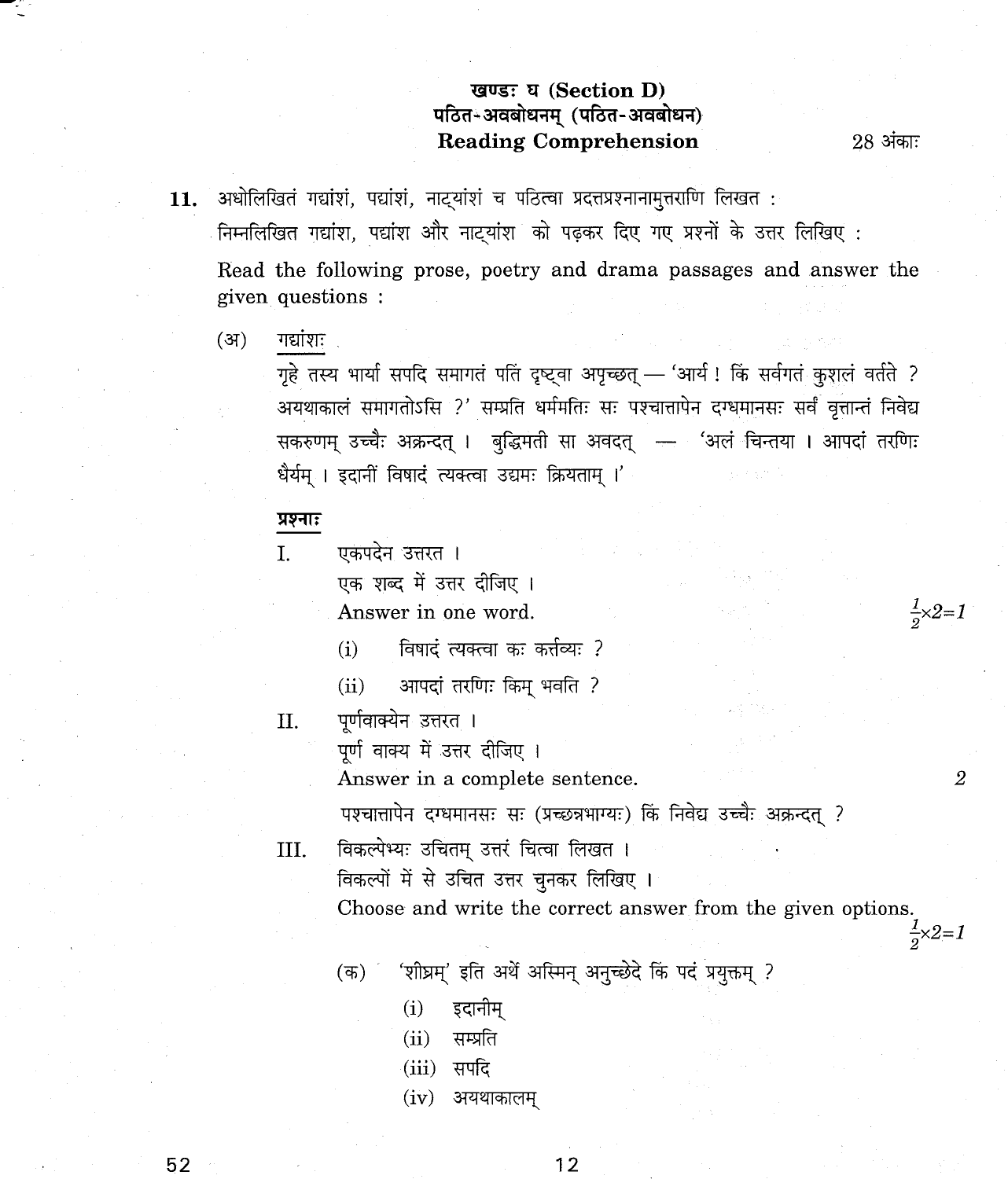(ख) 'भार्या' इति कर्तृपदस्य क्रियापदं किम् ?

- $(i)$  असि
- $(ii)$  क्रियताम्
- $(iii)$  वर्तते
- $(iv)$  अपच्छत्

(आ) पद्यांशः

आचारः प्रथमो धर्मः इत्येतद् विदुषां वचः । तस्माद रक्षेत् सदाचारं प्राणेभ्योऽपि विशेषतः ॥

#### प्रश्नाः

I. ~Chqe:'""I~ <sup>I</sup> एक शब्द में उत्तर दीजिए । Answer in one word.

 $\tilde{a}$  ) जाणेभ्योऽपि विशेषतः कः रक्षणीयः ?

(ii) अस्माकं व्यवहारः सम्यग् भवेत् इति केषां वचनम् अस्ति ?

II. पूर्णवाक्येन उत्तरत ।

पूर्ण वाक्य में उत्तर दीजिए ।

Answer in a complete sentence.

<u>प्रथमः धर्मः कः ?</u>

III. विकल्पेभ्यः उचितम् उत्तरं चित्वा लिखत । विकल्पों में से उचित उत्तर चुनकर लिखिए। Choose and write the correct answer from the given options.  $\frac{1}{2} \times 2 = 1$ 

- (क) 'धर्मः' इति पदस्य विशेषणपदं किम् ?
	- $(i)$  आचारः
	- $(ii)$  वचः
	- $(iii)$  विशेषतः
	- $(iv)$  प्रथमः

- (ख) 'अतः' इति अर्थे अत्र किं पदं प्रयुक्तम् ?
	- $(i)$  तस्मात्
	- $(ii)$  इति
	- $(iii)$  एतत्
	- $(iv)$  अपि

 $\frac{1}{2} \times 2 = 1$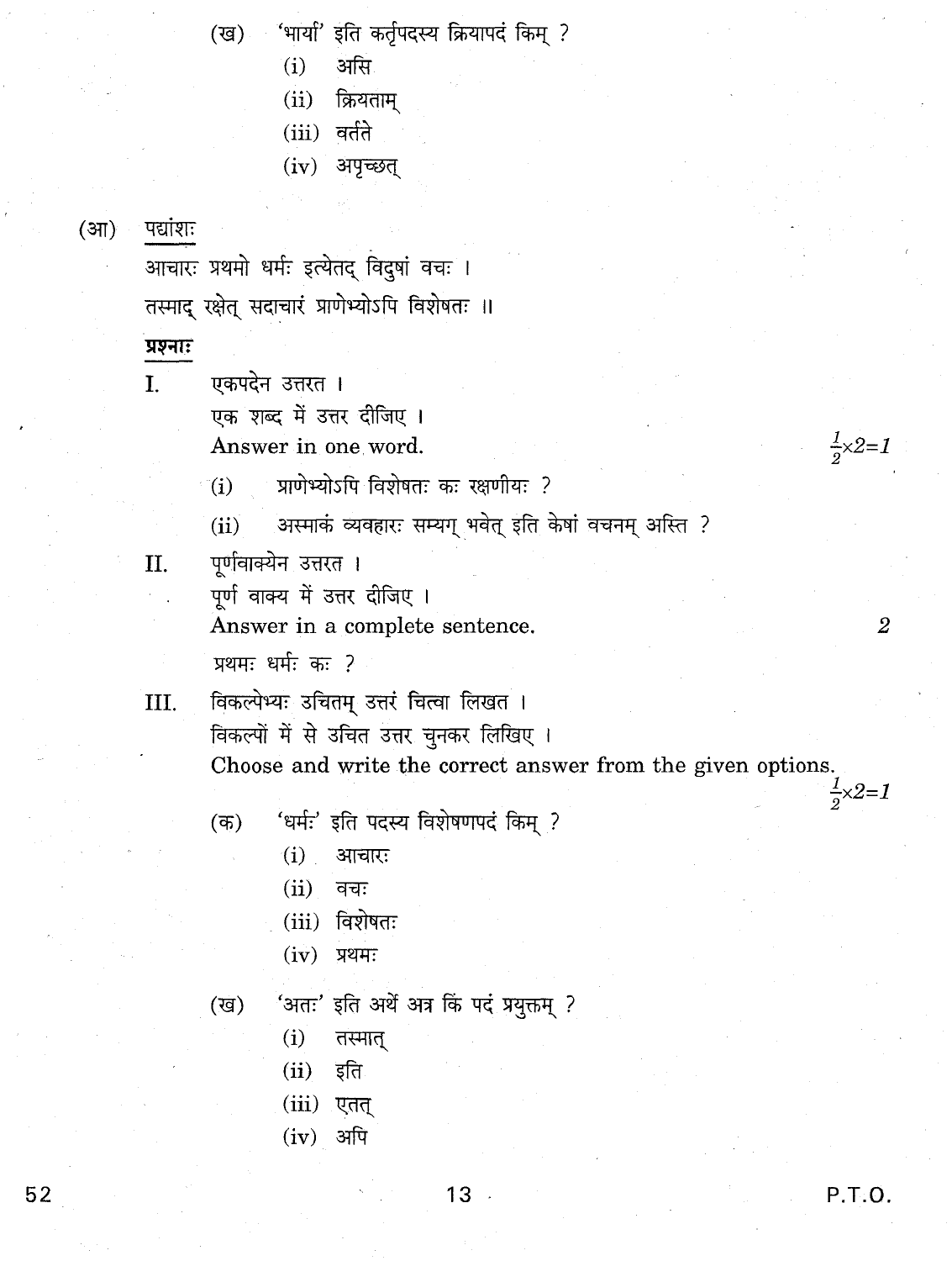$(\overline{\xi})$ नाट्यांशः

#### (ततः प्रविशतः व्यासनारदौ)

*नारदः —* (व्यासं प्रति) पश्यतु भवान् ! कोऽयम् अनर्थः क्रियते एताभ्यां वीराभ्याम् । समन्तात् प्रचण्डानलशिखाः आकाशं लिहन्ति इव । गगनात् सहस्रशः उल्काः भूमौ पतन्ति । कम्पते खलु सपर्वत-वन-द्रुमा सकला मही । पवनः स्तब्धः जातः । सहस्रांशुः न भासते । शैलाः विदीर्यन्ते । कथमपि एतौ निवारणीयौ, अन्यथा सकलं जगद् ध्वस्तं भविष्यति ।

 $\frac{1}{2} \times 2 = 1$ 

2

 $\frac{1}{2} \times 2 = 1$ 

व्यासनारदौ - भो वीरौ ! संहरतम् संहरतम् निजास्त्रे ।

- प्रश्नाः
- I. एकपदेन उत्तरत । एक शब्द में उत्तर दीजिए । Answer **in** one word.
	- $(i)$  को प्रविशतः ?
	- $(ii)$  कः स्तब्धः जातः ?
	- **II.** पूर्णवाक्येन उत्तरत । पूर्ण वाक्य में उत्तर दीजिए ।

Answer **in** a complete sentence.

गगनात् सहस्रशः उल्काः कुत्र पतन्ति ?

**III.**

विकल्पेभ्यः उचितम् उत्तरं चित्वा लिखत । विकल्पों में से उचित उत्तर चुनकर लिखिए । Choose and write the correct answer from the given options.

- 'सकलम्' इति विशेषणपदस्य विशेष्यपदं किम् ?  $($ क)
	- $(i)$  मही
	- $(ii)$  जगत्
	- $(iii)$  शैलाः
	- $(iv)$  आकाशम्
- 'समन्तात् प्रचण्डानलशिखाः आकाशं लिहन्ति इव' वाक्ये 'लिहन्ति' क्रियापदस्य कर्तृपदं किम् ? ('&)
	- $(i)$  प्रचण्डानलशिखाः
	- $(ii)$  आकाशं
	- (iii) समन्तात्
	- $(iv)$  इव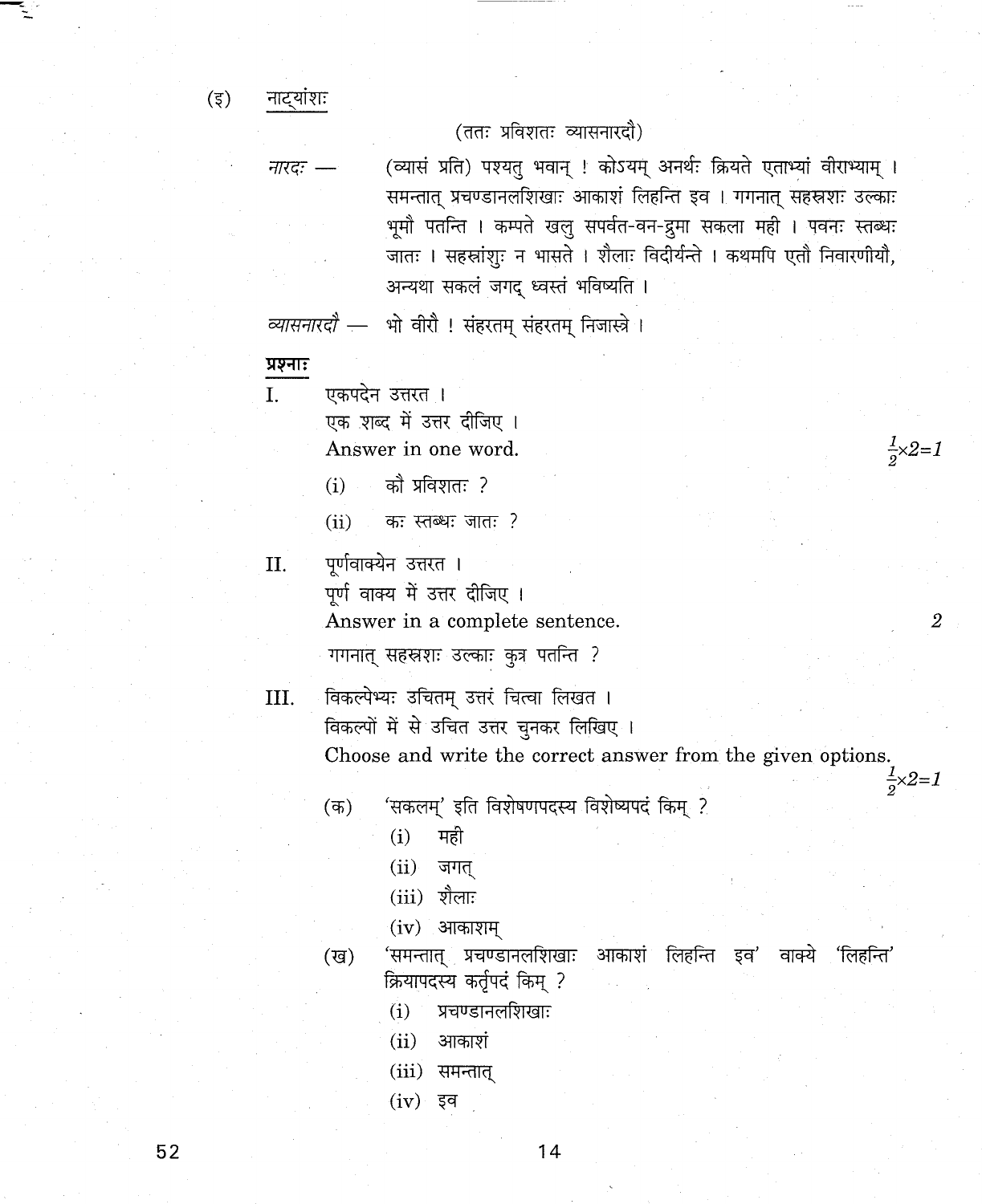| 12. | अधोलिखितकथ <b>नयोः</b> समुचितं भावं विकल्पेभ्यः चित्वा लिखत <b>ः</b><br>निम्नलिखित <b>दोनों</b> कथनों का उपयुक्त भाव विकल्पों में से चुनकर लिखिए :                                                                                                  |
|-----|-----------------------------------------------------------------------------------------------------------------------------------------------------------------------------------------------------------------------------------------------------|
|     | Choose and write the correct gist of the following two sentences from<br>$1\times2=2$<br>the given options:                                                                                                                                         |
|     | नीरक्षीरविवेके तु हंसो हंसः बको बकः ।<br>(ক)                                                                                                                                                                                                        |
|     | भावः<br>हंसः बकः च समानौ, तत्र कोऽपि भेदः न अस्ति ।<br>(i)<br>हंसः क्षीरं पिबति बकः नीर-क्षीरं च पिबति, अतः तत्र भेदः ।<br>(ii)<br>'दुग्धस्य जलस्य च मध्ये किं दुग्धं किं च जलम्' इति विवेकपूर्णकार्ये एव हंसस्य<br>(iii)<br>बकस्य च भेदः दृश्यते । |
|     | सततं चक्रवत् परिवर्तमानः ।<br>(ख)<br>भावः                                                                                                                                                                                                           |
|     | (i)<br>कालः यदा-कदा चक्रवत् भ्रमति ।<br>संसारे भ्रमन् कालः चक्रम् एव अस्ति ।<br>(ii)<br>कालः चक्रम् इव निरन्तरं गतिशीलः अस्ति ।<br>(iii)                                                                                                            |
| 13. | मञ्जूषातः समुचितं पदं चित्वा अधोलिखितश्लोकद्वयस्य अन्वयं पूरयत :<br>मंजूषा में से समुचित पद चुनकर निम्नलिखित <b>दोनों</b> श्लोकों के अन्वय को पूर्ण कीजिए :                                                                                         |
|     | Complete the prose order of the following two shlokas by choosing<br>the appropriate words given in the box:<br>$\frac{1}{2} \times 8 = 4$                                                                                                          |
|     | यत् प्रोक्तं येन केनापि तस्य तत्त्वार्थनिर्णयः ।<br>(ক)<br>कर्तुं शक्यो भवेद्येन स विवेक इतीरितः ॥                                                                                                                                                  |
|     | अन्वयः                                                                                                                                                                                                                                              |
|     |                                                                                                                                                                                                                                                     |
|     | परमापद्गतेनापि नैव तात ! त्वया रणे ।<br>(ख)<br>इदमस्त्रं प्रयोक्तव्यं मानुषेषु विशेषतः ॥                                                                                                                                                            |
|     | अन्वयः                                                                                                                                                                                                                                              |
|     | (v) _______________ ! परम-आपद्गतेन अपि (vi) ______________ रणे इदम् अस्त्रम्                                                                                                                                                                        |
|     | मञ्जूषा                                                                                                                                                                                                                                             |
|     | विशेषतः, तत्त्वार्थनिर्णयः, केन, तात !, विवेकः, एव, त्वया, शक्यः ।                                                                                                                                                                                  |
| 52  | 15<br>P.T.O.                                                                                                                                                                                                                                        |